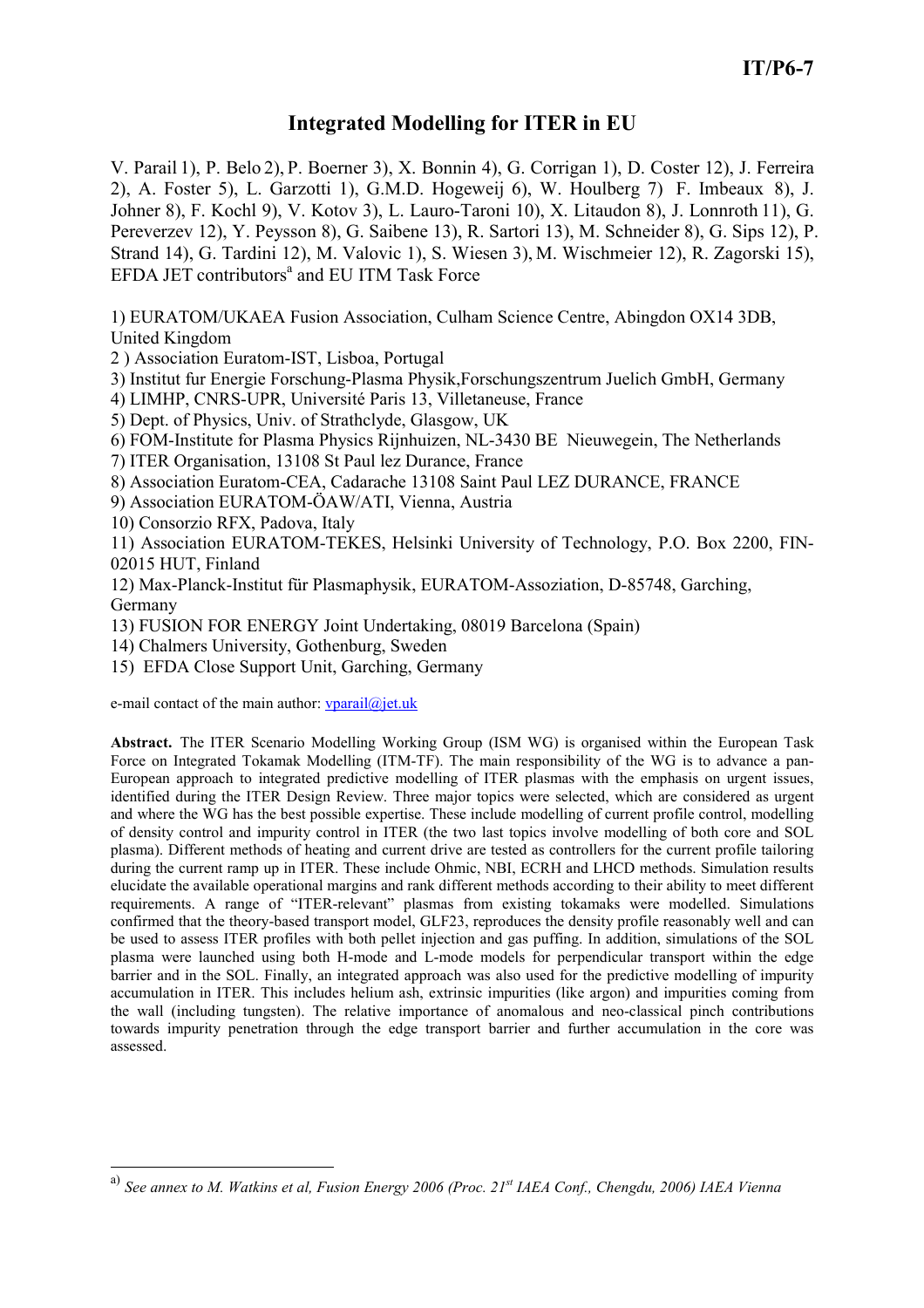#### 1. Modelling of current profile control in ITER

Two aspects of current profile control make modelling of current ramp up/down in ITER an urgent task. First is a concern about present design of ITER PF system and its ability to ensure reliable operation of all ITER reference scenarios. Secondly, it is important to ensure that H&CD and PF systems have enough flexibility to generate any current profile and to keep it as long as it might be needed by one or the other ITER reference scenarios.

Predictive modelling of current profile evolution in ITER was done using two core transport codes Cronos [1] and Jetto [2]. Both codes have fixed boundary equilibrium solvers so they require information about evolving magnetic boundary from other codes. After that the task is reduced to a numerical solution of transport equations for toroidal current and electron and ion temperature in the plasma core with given density and  $Z_{\text{eff}}$  profiles. The following heating/current drive schemes were tested: Ohmic, ECRH, NBI, LHCD and LHH, with power and current deposition profiles calculated by internal solvers. Since both electrical conductivity (which is assumed to be neo-classical) and power and current deposition profiles for Ohmic, ECRH and LHCD depend mainly on electron temperature, the choice of the transport model for electron transport is essential. Three different transport models were used in predictive modelling of ITER scenarios, presented in this paper. First is a well-known theory-based transport model GLF23 [3]. This model being quite stiff, the temperature prediction in the core has a strong dependence on the edge plasma parameters which are not well known for L-mode plasma. We therefore use it only to simulate plasma performance during flat top burn. For the current ramp modelling, another heat transport model, a priori much less sensitive to the boundary condition, has been used. The heat diffusion coefficients are written as:

$$
\chi_e = \chi_i = f \cdot (1 + 6\rho^2 + 80\rho^{20}) \tag{1}
$$

where  $f$  is dynamically adjusted during the run to keep energy confinement time as a given fraction of ITER-98(y2) confinement scaling (usually  $0.4 \leq H98y \leq 0.5$ ). The third model is a well-known (and tested) empirical JET Bohm/gyroBohm model [4]. Needless to say, all three models have to be tested on relevant experimental data before they are used to predict ITER plasma.

# 1.1 Simulation of current ramp up/down in JET

A few recent ITER-relevant JET plasmas with either Ohmic or LH-assisted current ramp up/down were selected to test transport models. Figures 1 and 2 show the result of this test for



Figure 1. Time evolution of current (top), electron energy content (middle) and internal inductance (bottom): red-exp, blue-CRONOS, green-JETTO



Figure 2. Electron temperature profiles at t-2, 5 and 8 sec: redexp, blue-CRONOS, and green-**JETTO** 

recent ITER-relevant JET plasmas with either Ohmic or LH-assisted current ramp up/down were selected to test transport models. Figures 1 and 2 show the result of this test for 2 JET Ohmic pulses with different  $I_p$  ramp rate (see [5,6]) using empirical transport model. One can conclude that both transport codes reproduce both the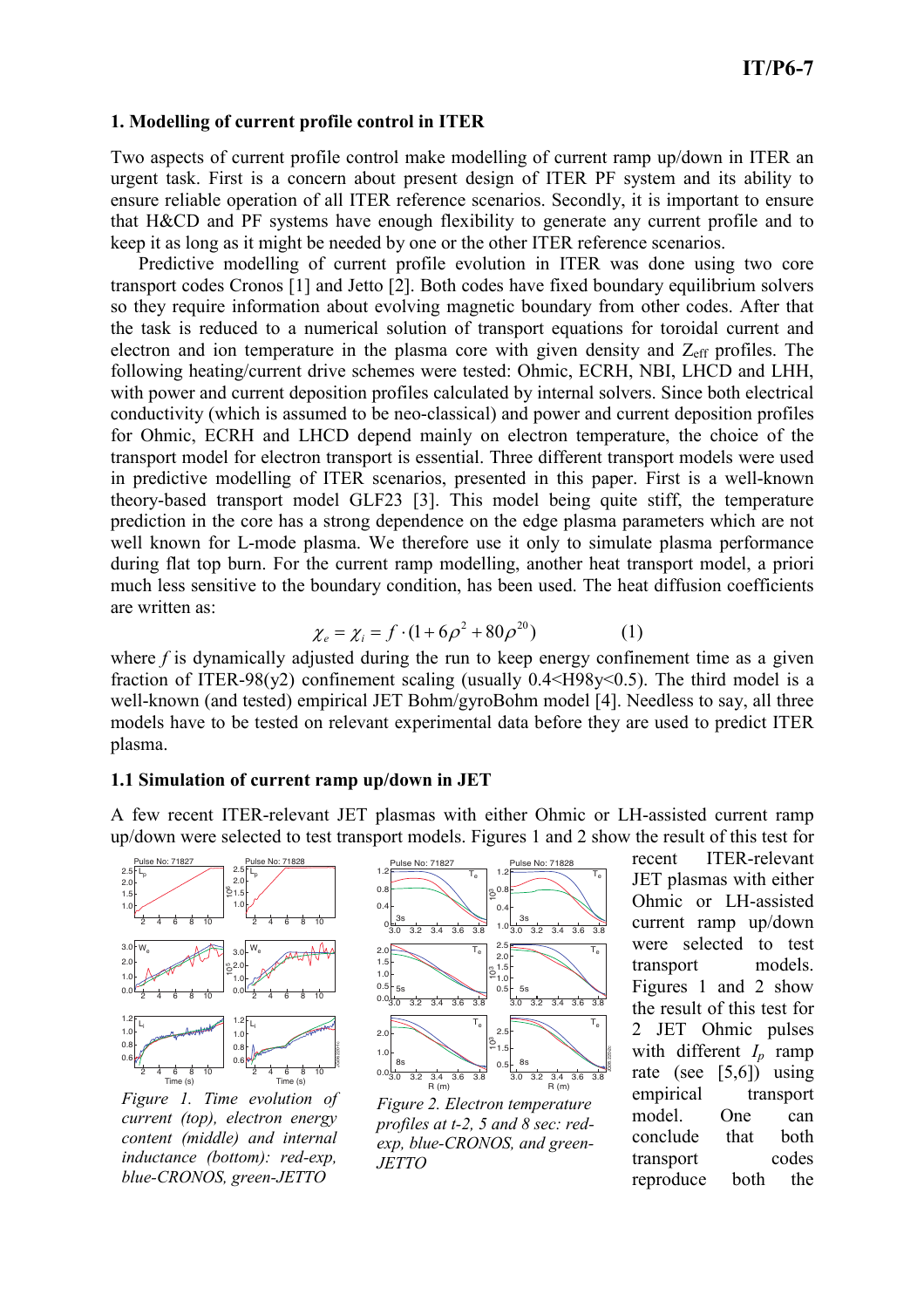current penetration ( $l_i$  time trace and q-profiles) and the heat transport ( $W_{the}$  time trace and  $T_e$ profiles) quite well with both Bohm/gyroBohm model and empirical formula (1), if we keep H98y=0.4 for L-mode. A similar conclusion can be drawn when Bohm/gyroBohm model was applied to JET current ramp down plasma, if the model is applied after the plasma returns to L-mode. It is worth noting that all above mentioned JET plasmas were considered as prototypes of ITER baseline Scenario-2 ELMy H-mode or hybrid Scenario-3 and therefore they do not require development of a non-monotonic q-profile, which is needed for steadystate plasma with internal transport barrier (ITER Scenario-4). Recently JET carried out a dedicated experiment on current ramp-up with assistance from LHCD system with  $P_{LH}$ =2MW (also about 1.5MW of NBI power was added for  $T_i$  and q-profile measurements). These well-



Figure 3. JET #72823, time traces of (from left to right): internal inductance, loop voltage, current and LH current profile (red-experiment, blue-CRONOS and green- JETTO

diagnosed discharges were also used to benchmark LH ray tracing and beam tracing codes available in CRONOS and JETTO with stand-alone code LUKE [7]. As expected, simulations of current diffusion show strong sensitivity of current profile evolution with respect to electron temperature profile, LH wave spectrum and assumptions about radial broadening of the predicted LH current. Reasonable agreement between the CRONOS and JETTO codes in terms of generation of LH current was obtained (see Figure 3), although there is noticeable difference between both codes and LUKE in the position and shape of LH power and current density. Also, there is a noticeable difference in time evolution of simulated and measured  $l_i$  and loop voltage  $V_{loop}$ , which might be related to the difference in LH current profile. Note that some important macroscopic discharge characteristics (like internal inductance  $l_i$  and  $V_{loop}$  ) depend not only on LH current drive but also on plasma heating due to LH waves

(compare with ECH heating in ITER, Figure 5). More work is needed to resolve the precise role of LH current drive and LH heating in shaping the q-profile in JET and ITER plasma.

# 1.2 Modelling of current ramp up in ITER

Two important questions to be addressed are: (i) how much heating power and current drive is required in ITER to reach the target q-profile for various scenarios;  $(ii)$  how can one minimise the flux consumption. A number of scans were done, including a density scan, a scan in magnetic configuration and scan in additional (ECRH) heating to address these issues. Very good agreement was obtained between CRONOS and JETTO in local profiles  $(T_e, q, j_z)$  and time evolving global characteristics  $(l_i, V_{loop},$  flux consumption and  $W_{th}$ ). Only the current



Figure 4. Effect of varying input power and density during ITER Ip ramp-up. The reference simulation (full red lines) has  $\langle n_e \rangle = 0.25 * n_G$ , without additional input power. Shown are simulations with 10 and 20 MW of ECRH power at mid-radius starting at 30 s, at the same density (green and blue, respectively). Also shown are simulations with  $\langle n_e \rangle = 0.15$  and 0.4  $*$  n<sub>G</sub> without additional input power (dashed, dotted red lines, respectively). The panels from top to bottom give  $\langle n_e \rangle$ ,  $P_{ECRH}$ ,  $l_i$ ,  $q(0)$ ,  $V_{loop}$  and the flux consumption.

profile and ion and electron temperature profiles were predicted using scaling based transport model (1) with ion densities and Zeff assumed. Note that this model has been only validated against Ohmic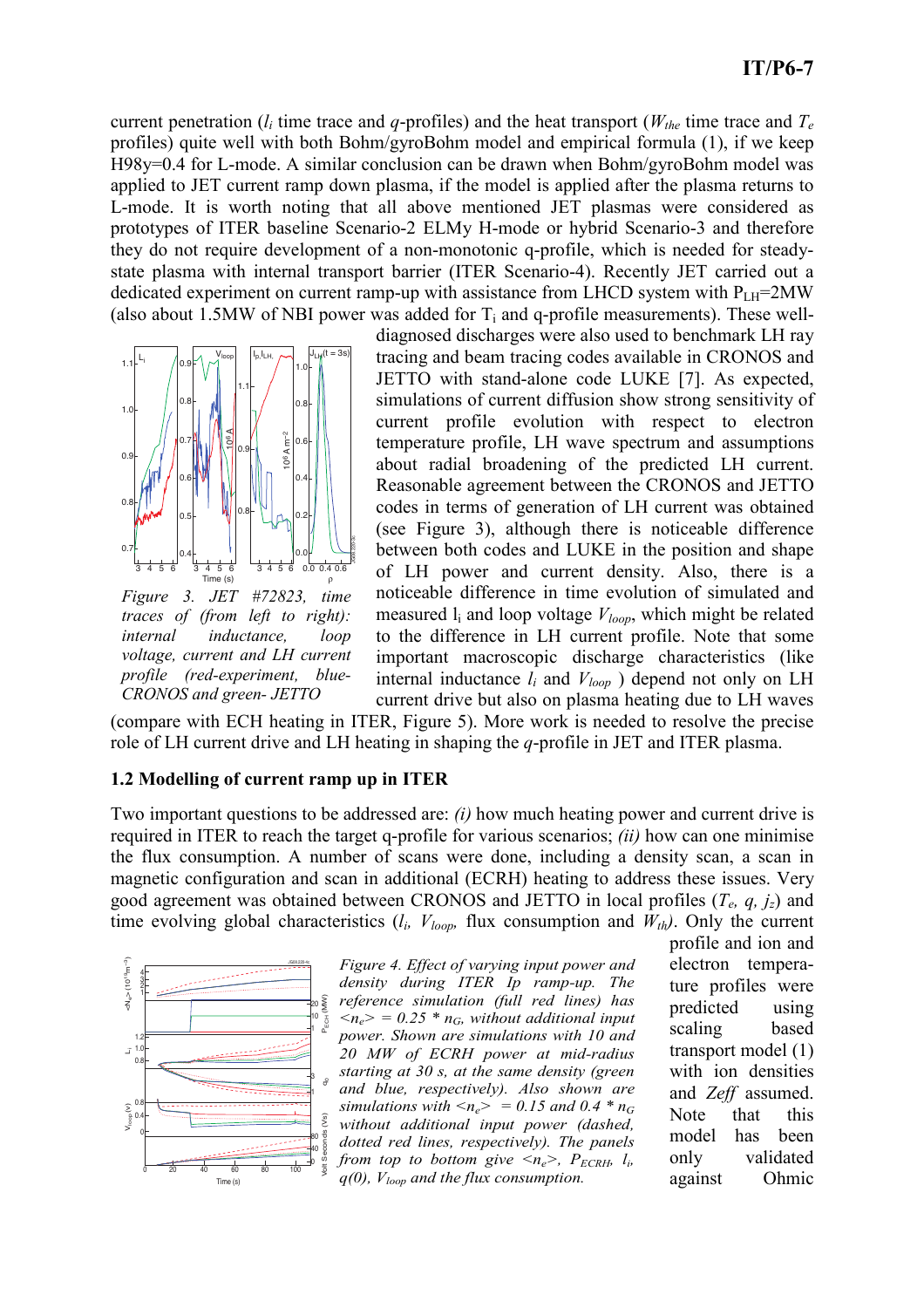

Figure 5. Final profiles of  $T_e$  (top) and q (bottom) after 100 s for the ECRH power scan of Figure 4, (solid: 0MW ECRH, chain: 10 MW, dash: 20MW; green lines – JETTO, blue- CRONOS).

profile during current ramp up in ITER.

#### 2. Predictive modelling of ITER plasma fuelling by pellets

current ramp up. Work is in progress to test it in cases with additional heating such as ECRH or LHCD. Note also that both fixed and evolved boundaries from [8] were used.

 Figures 4 and 5 present the results of two scans: (a) a density scan from  $n=0.15n<sub>G</sub>$  to  $n=0.4n<sub>G</sub>$  $(n_G=I_p/\pi a^2)$ ; (b) a scan of off-axis ECH power from 0 to 20 MW; the power is assumed to be localized at mid-radius with a narrow Gaussian deposition profile; no current drive is assumed. It is seen that the q profile at the start of the flat-top is flat with Ohmic heating, and is moderately hollow with 10 MW of off-axis ECH. The latter q profile comes close to the target profile for hybrid scenarios. Moreover, off-axis heating is crucial to keep *li* below 1 at current ramp phase. Work is in progress to assess the effectiveness of LHCD in shaping the q

Fully predictive simulations of ITER Scenario 2 in the H-mode phase have been carried out with JETTO and ASTRA [9] to investigate the effect of pellet injections from the high field side (HFS) on plasma performance for different assumptions regarding the outward horizontal drift of the ablated pellet material. In the plasma core, the GLF-23 model together with neoclassical transport has been used for predictive modelling of  $T_e$ ,  $T_i$ ,  $n_D$  and  $n_T$  ( $Z_{\text{eff}}$  profile was fixed). Transport within the ETB was emulated by an empirical continuous ELM model. Within the ETB, a constant normalised pressure gradient  $\alpha_{crit} = 2.0$  or 2.5 (these values were confirmed by MHD stability analysis) is maintained using an empirical ELM model with the additional transport due to ELM events spread continuously over time. The transport coefficients within the ETB are calculated as follows:

$$
\chi_{e,i} = \chi_{e,i \text{ neocl.}} + C_{1,2} \cdot 10 \cdot \max\left(0, \frac{\alpha}{\alpha_{\text{crit.}}}-1\right)^{\beta} \left[m^2/s\right],
$$
  

$$
D = D_{\text{neocl.}} + C_3 \cdot 10 \cdot \max\left(0, \frac{\alpha}{\alpha_{\text{crit.}}}-1\right)^{\beta} \left[m^2/s\right],
$$
 (2)

with  $\chi_{e,i}$  the electron or ion heat diffusivity,  $\chi_{e,i \text{ need}}$  being electron or ion neo-classical diffusivity,  $D/D_{\text{neocl}}$  the respective values for particle diffusivity,  $C_{I-3}$  constant multipliers,  $\alpha$ the maximum normalised pressure gradient within the ETB, and  $\beta$  an exponential parameter. The pellet source profiles were either provided by the JETTO-internal NGPS pellet model [10] or an externally coupled first-principles pellet code developed at Cadarache [11]. It could be shown that the pellet particle penetration and the fuelling efficiency strongly depend on the expected pellet drift. Simulations with transport code ASTRA were done using pellet particle source from JETTO.

These simulations address the following issues: (i) what will be the main ion density profile in ITER with a shallow localised particle source;  $(ii)$  how much plasma performance, in general (and main ion confinement in particular), depends on how deep pellets drift into plasma core; (iii) how much particle throughput depends on pellet penetration. It is important to stress here that since pellet ablation is very shallow, the radial distribution of ablated material and its further drift depend sensitively on plasma parameters near the separatrix (fixed in these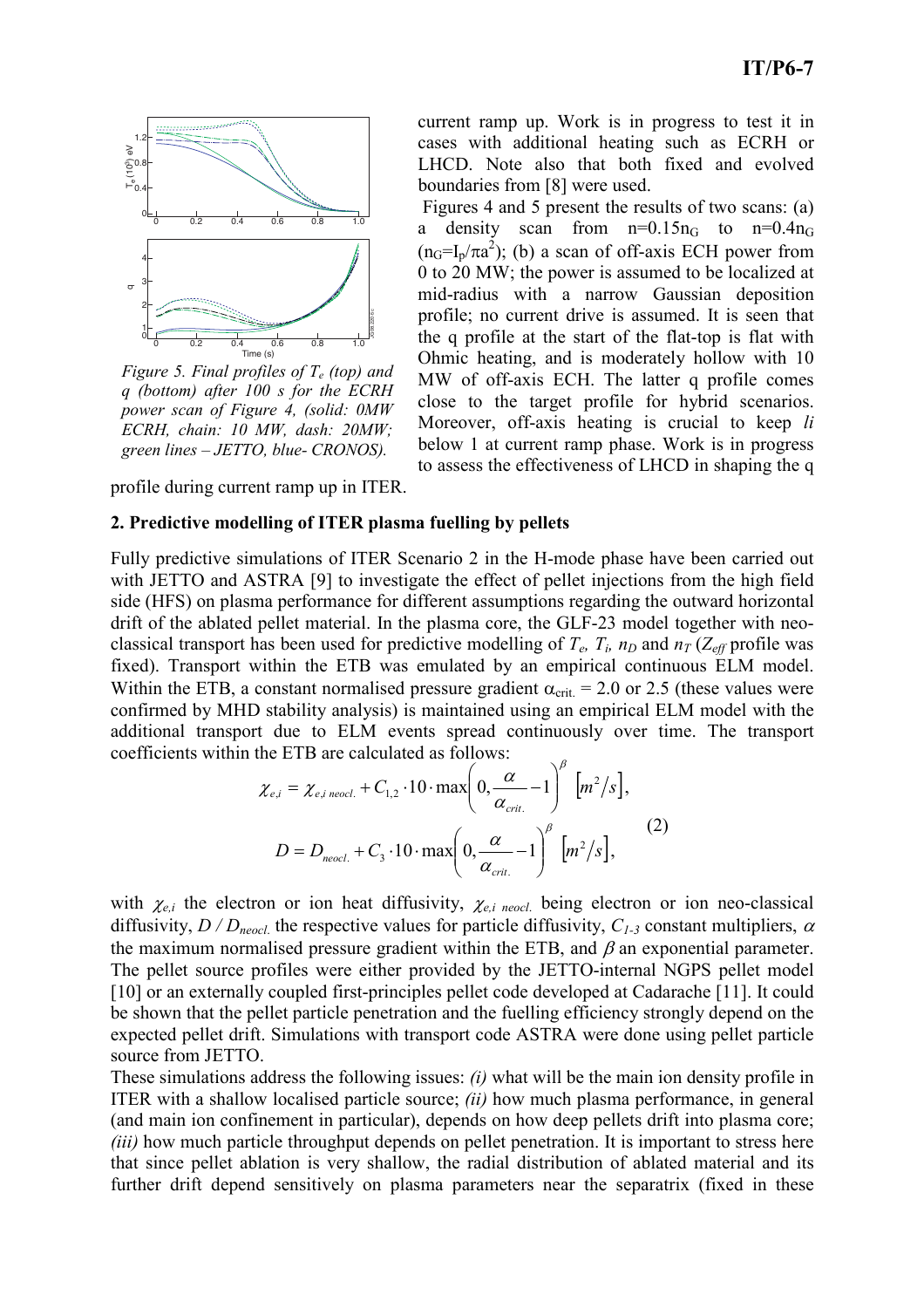

Figure 6. Axial electron density (top) and average electron density (bottom); red- 0% drift, green - 50% drift, blue - 100% drift.



Figure 7: Deuterium density- solid (blue: 100% drift, red: 0% drift), Tritium density- dotted (blue: 100% drift, red: 0% drift)



Figure 8: Source profiles for the last injected pellet in  $10^{19}$  m<sup>-3</sup>, same colour code as for Figure 6.

simulations). Therefore self-consistent modelling of the SOL plasma, as well as the core plasma, is mandatory for future research.

Simulation results for 10 s runs with the model [8], applying 0%, 50% and 100% of the calculated pellet drift displacement, are shown in Figures. 6-8. Pellet composition is assumed to be 50%D and 50%T with the pellet size 5mm (cubic shape) and speed 300m/s. The average density stabilises in all cases at a constant level of  $\langle n_e \rangle = 10^{20} \text{ m}^3 \pm 5\%$  with the axial density reaching  $n_e(0) = 1.35 \cdot 10^{20} \text{ m}^{-3} \pm 4\%$  (see Figure 6, note that density feedback control of pedestal density was used in these simulations). Also the average temperature remains roughly constant with time after an equilibration phase of about 2- 3 seconds, although the electron temperature and energy content are reduced by 15% in the case of 100% drift mainly because of core cooling by deeply penetrating pellets. The pellet injection frequency stabilises at 5 Hz for  $0\%$ , 2 Hz for 50% and 1.5 Hz for 100% pellet drift. The energy confinement time keeps at a level of  $\tau_E=1.65$  s, the average particle confinement time  $\tau_p$  increases from 4 s for 0%, to 6 s for 50% and to 8 s for 100% pellet drift at  $t = 410$  s. In all cases density profile is peaked with the characteristic peaking factor  $n_e(0)/\langle n_e \rangle = 1.4$ , which is expected from GLF23 model (Figure 7). Deuterium density is slightly more peaked than Tritium density due to D source from NBI. Pellet drift has little effect on density profile.

 Figure 8 shows the deposition profiles of the last injected pellet for all three cases. The maxima are situated at  $p = 0.98, 0.91,$  and 0.84 for 0%, 50% and 100% pellet drift. Due to the high ablation rate already at the very edge of the ITER plasma, the pellet simulations indicate that sufficient pellet particle penetration beyond the ETB and high particle confinement times can only be reached by exploitation of the ∇B-drift for HFS injections at the available injection speeds. Comparing the 0% to the 100% drift case, the particle outflow at the edge is tripled, and the capability of the vacuum pump might reach its limit in the case of 0% drift. According to ITER IO, a fuelling rate of  $100 \text{ Pa m}^3/\text{s}$  for deuterium-tritium pellets corresponds to 0.2 g/s. Following this equivalency, the average pumping

capability needed in the 0%, 50% and 100% drift case can be estimated to be equal to  $\sim$  55, 30 and 25 Pa  $m^3$ /s respectively, but in the 0% drift case, the temporary particle outflow after pellet injection can increase up to  $> 10^{23}$  particles per second, corresponding to  $> 200$  Pa m<sup>3</sup>/s. An additional potential problem with this result is that we only took into account particle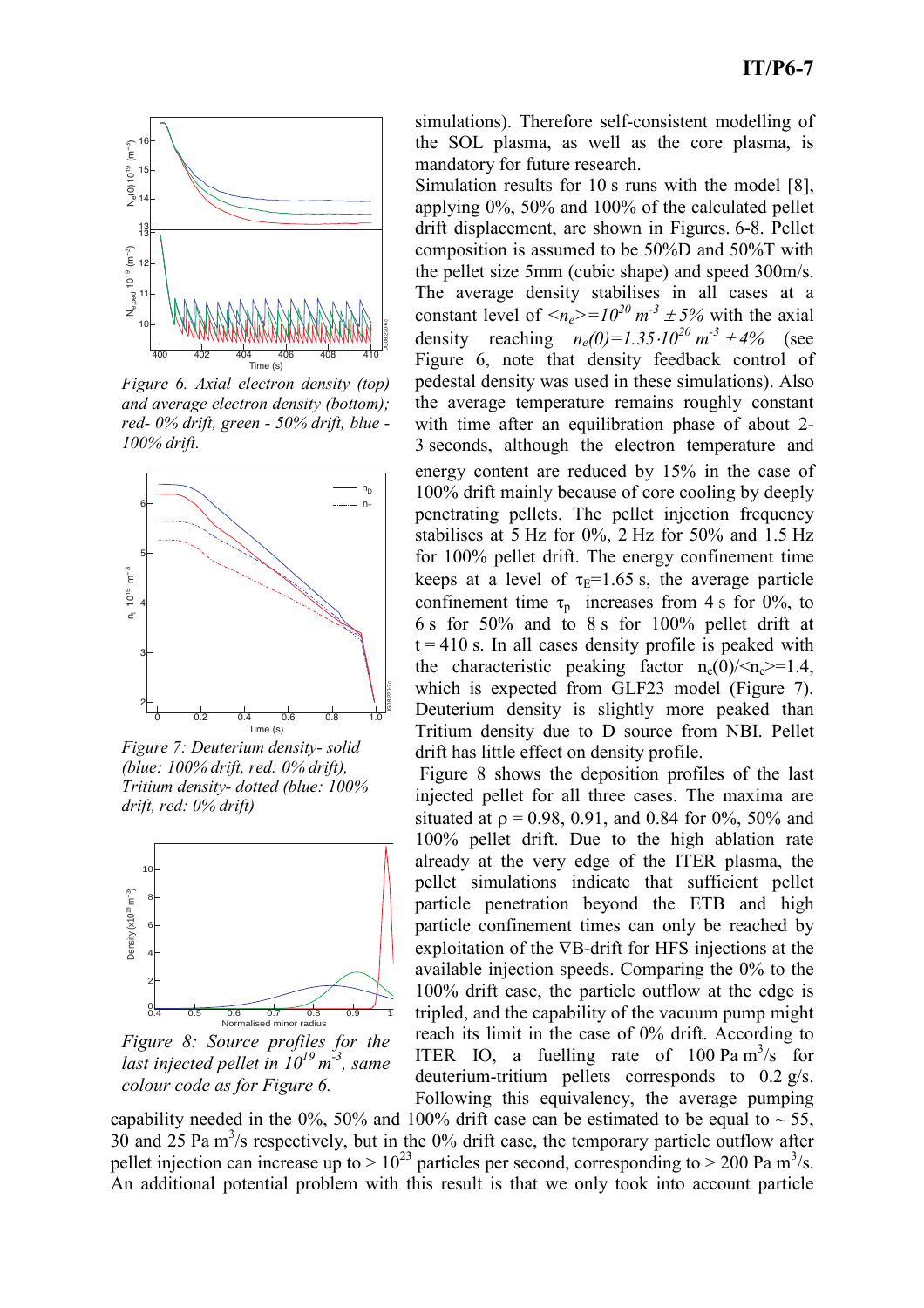

Figure 9 Time traces for predictive modelling of ITER Scenario 2

outflow due to pellets. It is known that external gas puffing is needed on top of core fuelling in order to increase density near the separatrix to a level, which brings plasma to a detachment. Modelling of plasma fuelling by both methods requires self-consistent modelling of core and SOL and we will discuss some preliminary results of such modelling in Section 4. Here we would like to mention another potentially important finding, which comes from exploration of "continuous ELM" model. Our simulations show that even if contribution to particle diffusion within ETB due to continuous ELMs is equal to electron and ion thermal conductivity enhancement, its value does not exceed  $D=0.1$  $m^2$ /s to keep edge pressure gradient below the

peeling/ballooning stability limit. Such low level of heat and particle transport alters conditions, needed for plasma detachment. This will be also discussed in Section 4.

 Finally, a combination of scaling-based transport model (which we use during current ramp up/down phase) and "modified" GLF23 model with continuous ELMs allows full predictive modelling of ITER Scenario 2 starting from early current ramp up through steady-state burn and finishing by current ramp down. Figure 9 shows some characteristic time traces of such plasma simulations, which demonstrate that with the present knowledge of heat and particle transport it is feasible to get fusion gain  $Q \approx 10$  in ITER Scenario 2 plasma.

# 3. Study of impurity accumulation in ITER reference scenarios

Three important questions to address in the area of impurity accumulation in ITER are considered by the Working Group: (i) is present ITER pumping capability adequate to remove He ash from plasma core; *(ii)* is it possible to radiate up to 70% of heat flux from the SOL by recycled impurities like Ar without the risk of plasma core contamination; *(iii)* is it possible to avoid heavy impurity  $(W)$  accumulation in the core. All three questions (particularly *(ii)* and (iii)) can be adequately answered only if fully self-consistent predictive modelling of the core



Figure 10. Radial distribution of effective Ar diffusivity: D, (solid- full description, chain line- bundled with 9 super states, red - high edge density, blue - low edge density); total Ar density:  $n_{Ar}$ , effective neo-classical pinch velocity for Ar:  $V_{Ar}$ , main ion density:  $n_i$  and ion temperature:  $T_i$ 

and SOL is utilized. This is a long term program though. We will report in this paper the result of our initial investigation, which is effectively limited to a predictive modelling of impurity accumulation in plasma core, including ETB. The same transport model as in Section 2 was used in JETTO/SANCO to study impurity transport: a combination of GLF23 (for both main ions and impurity) with neo-classical transport in the core and ad hoc transport within the ETB (see (2)) to keep pressure gradient close to ballooning stability limit. It is worth noting here that the present implementation of GLF23 model for impurities (only single impurity is allowed by the model) assumes the impurity is fully ionised. This approach might be adequate for Ne or even Ar in hot ITER plasmas, but it is incorrect in case of W. Therefore our results for W should be considered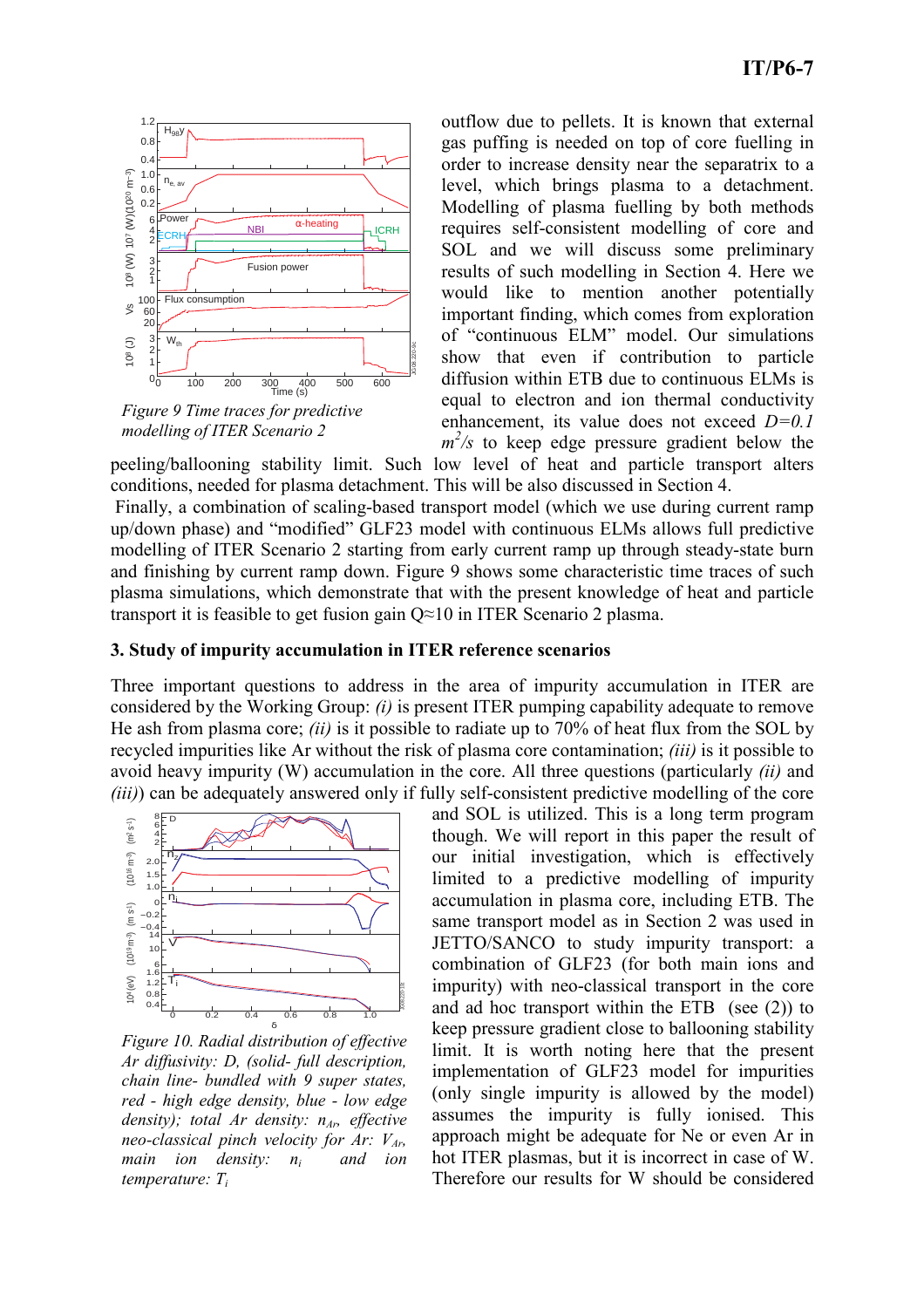

Figure 11. Neo-classical radial pinch velocity for He (red), C (blue), Ar (magenta) and W (green).

with caution. It is also worth noting that the bundled description of heavy impurities was used in these simulations, which significantly reduces the running time. Figure 10 shows the radial distribution of Ar ions in Scenario 2 ITER plasma during steady burn phase with two sets of boundary conditions for main ions. The red colour corresponds to high edge density (and low temperature), when neo-classical pinch velocity is outward directed within ETB. The blue colour relates to the opposite limiting case, when edge density is low so that the neo-classical pinch velocity is negative within ETB. Note that the same initial Ar content (uniformly distributed over the core and SOL) was used in all runs. One can observe that neoclassical pinch velocity plays a very important role in the redistribution of heavy impurities within the plasma core. The reason is that anomalous transport

almost fully suppressed within the ETB (the level of ad hoc transport to keep pressure gradient below ballooning stability limit is relatively small, particularly for heavy impurities) so the sign of the neo-classical pinch controls the penetration of impurities inside edge barrier. Deeper inside, the impurity content is almost evenly distributed due to strong anomalous diffusion. Since neo-classical pinch is proportional to impurity charge  $Z$ , its role is insignificant for light impurities like  $N$  or  $He$  ash (see Figure 11). Obviously, the extremely sensitive dependence on the neo-classical impurity pinch of main ions' boundary conditions calls for fully integrated modelling of both core and SOL plasma in ITER. This will be further discussed in the next Section.

# 4. Predictive modelling of ITER Scenario 2 SOL plasma.

It was shown above that both main ion and impurity behaviour in plasma core are critically influenced by the conditions in the SOL. It is also true to say that SOL plasma is equally sensitive with respect to thermal and particle transport in plasma core, particularly within the ETB. Our modelling showed that if ITER manages to operate either without ELMs or with very small frequent ELMs still keeping edge pressure gradient close to peeling/ballooning limit, then the effective transport coefficient within ETB ought to fall below  $\chi$ , D =0.1m<sup>2</sup>/s. To study how the SOL plasma will react on such a small level of transport, three EDGE2D/EIRENE simulations were launched with the following assumptions about radial transport: Case 1 with "L-mode" transport  $D=0.3m^2/s$ ,  $\chi_{e,i}=Im^2/s$  in the whole simulation domain (starting from top of pedestal up to plasma wall); Case 2 with  $D=0.1m^2/s$ ,  $\chi_{e,i} = 0.3 \frac{m^2}{s}$  in the core and within 5mm outside separatrix. Transport returns to "L-mode" level further out; Case 3 with  $D=0.07m^2/s$ ,  $\chi_{e,i}=0.1m^2/s$  in the core and within 5mm outside separatrix. Transport returns to "L-mode" level further out. In all cases ion density at the separatrix is kept about  $n_{sep} = 4.3 * 10^{19} m^{-3}$  and total heat flux crossing separatrix  $P_{sep} = 80$  MW (50MW go to ions and 30MW to electrons). The main results are shown in Table 1 and Figure 12 and allow us to draw the following conclusions:

"L-mode" level of transport allows plasma to spread heat flux over a wide region in the SOL and plasma reaches full detachment on at least the inner target. This level of transport does not allow pressure gradient to reach the level close to ballooning stability limit. This translates into much reduced core plasma performance. Lower level of transport within ETB and in the near SOL recovers good performance but the price to pay is a reduced the level of plasma detachment (see Table and Figure 12, 13). It is worth noting that present maximum heat load